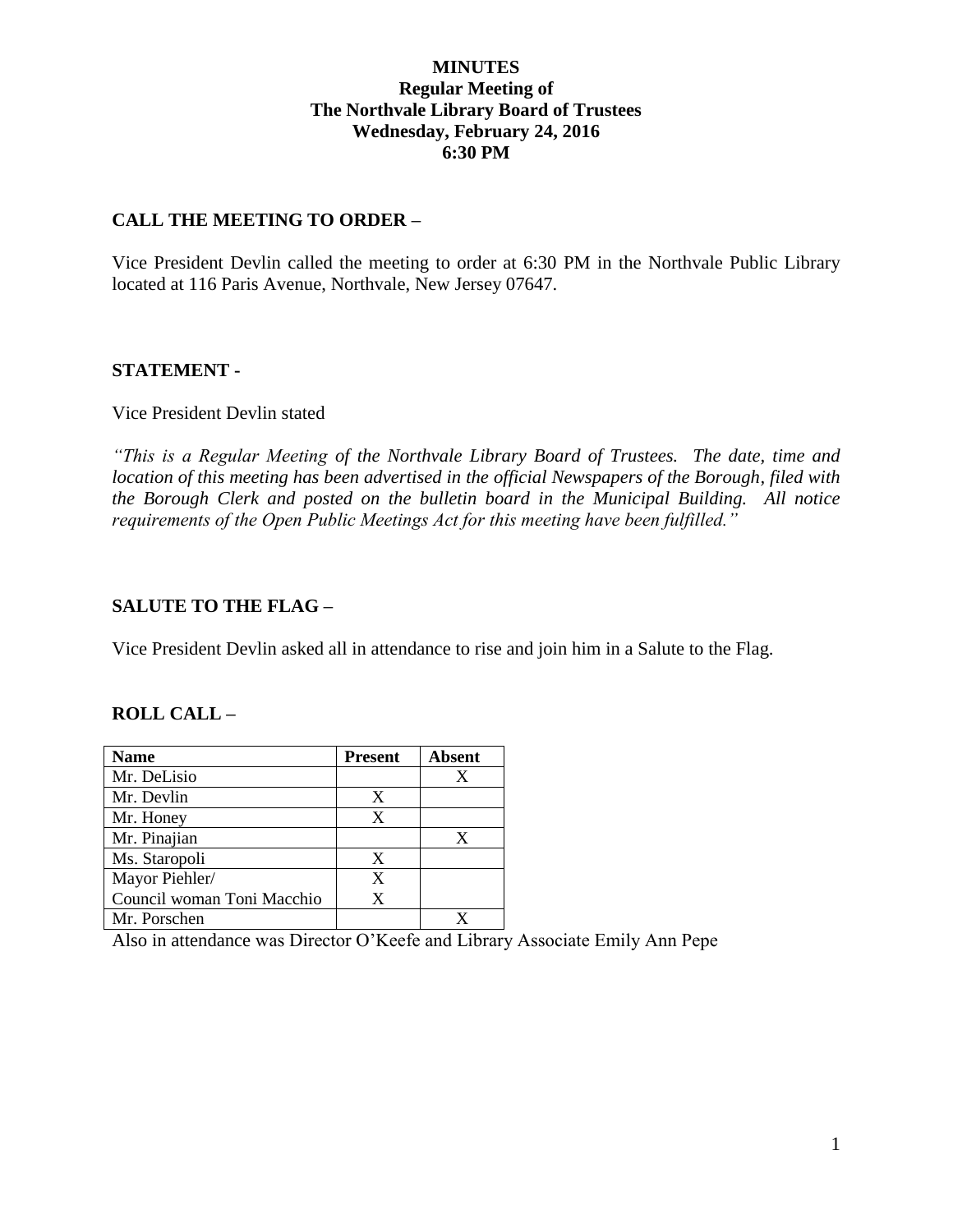#### **APPROVAL OF MINUTES**

Resolved to approve the minutes from the January 27, 2016 regular board meeting

| <b>Name</b>   | <b>ACTION</b> | YES | N <sub>O</sub> | <b>ABSENT</b> | <b>ABSTAIN</b> |
|---------------|---------------|-----|----------------|---------------|----------------|
| Mr. DeLisio   |               |     |                |               |                |
| Mr. Devlin    | second        | X   |                |               |                |
| Mr. Honey     |               | X   |                |               |                |
| Mr. Pinajian  |               |     |                | X             |                |
| Ms. Staropoli | motion        | X   |                |               |                |
| Mayor Piehler |               | X   |                |               |                |
| Mr. Porschen  |               |     |                |               |                |

The minutes were adopted on a roll call vote as follows:

Resolved to approve the executive minutes from the January 27, 2016 regular board meeting

The executive minutes were adopted on a roll call vote as follows:

| <b>Name</b>   | <b>ACTION</b> | <b>YES</b> | NO | <b>ABSENT</b> | <b>ABSTAIN</b> |
|---------------|---------------|------------|----|---------------|----------------|
| Mr. DeLisio   |               |            |    |               |                |
| Mr. Devlin    |               |            |    |               |                |
| Mr. Honey     | second        | X          |    |               |                |
| Mr. Pinajian  |               |            |    | X             |                |
| Ms. Staropoli | motion        | X          |    |               |                |
| Mayor Piehler |               |            |    |               |                |
| Mr. Porschen  |               |            |    |               |                |

## **GENERAL DISCUSSION –**

Introduction to our new full time Youth Services Associate, Emily Ann Pepe Emily shared a few of the programs that she will begin and her March calendar.

## **Director's Report**

Friends of the Northvale Public Library Report

• The Friends held another successful Wine Tasting Event on February 11. 30 people registered. Thursday, May 5th is the final in the series.

Personnel

● Emily Ann Pepe

Emily began on Tuesday, February 16. She has March programming in place. Emily met on Thursday evening, February 18, with 2 teens for idea sharing. She is shifting collections for easier browsing. Establishing good communication with Northvale schools is a top priority. • NJLA Conference: Director O'Keefe is one of four speakers on Tuesday, May 17 for "Telling" Your Library's Story," presented by the Small Libraries Section.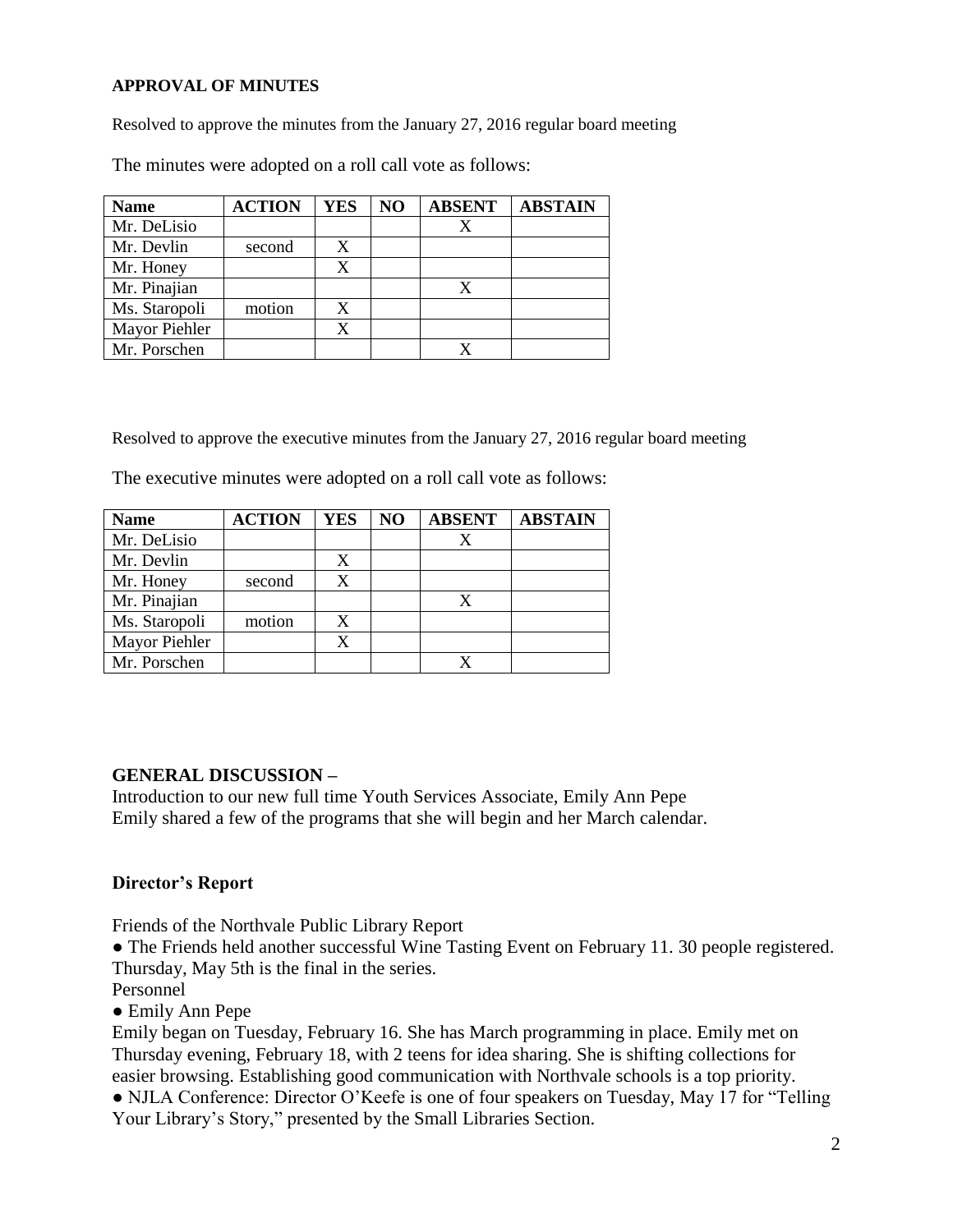• Library Cards: we now have 1,080 patrons registered as of Friday, February 19, 2016. Facility

- Telephone system: an email was distributed to the Board on February 18 from Peter Reganato, TSS, the installation company detailing why our order is delayed.
- Water fountain: is installed.
- Copier was serviced on 2/16/16; bill is included on Claims List.

● Restroom sink was leaking; NJV Plumbing responded quickly on 2/19/16; anticipating bill to be included on Claims List.

# **ROLL CALL VOTES**

Resolved to approve the claims list of invoices for the month of February in the amount of \$5899.60.

The resolution was adopted on a roll call vote as follows:

| <b>Name</b>   | <b>ACTION</b> | <b>YES</b> | NO | <b>ABSENT</b> | <b>ABSTAIN</b> |
|---------------|---------------|------------|----|---------------|----------------|
| Mr. DeLisio   |               |            |    |               |                |
| Mr. Devlin    |               |            |    |               |                |
| Mr. Honey     |               | X          |    |               |                |
| Mr. Pinajian  |               |            |    |               |                |
| Ms. Staropoli | motion        | X          |    |               |                |
| Mayor Piehler | second        | X          |    |               |                |
| Mr. Porschen  |               |            |    |               |                |

Resolved to approve the reimbursement for the months of January and February to Director O'Keefe for \$175.18 for supplies.

The resolution was adopted on a roll call vote as follows:

| <b>Name</b>   | <b>ACTION</b> | <b>YES</b> | NO | <b>ABSENT</b> | <b>ABSTAIN</b> |
|---------------|---------------|------------|----|---------------|----------------|
| Mr. DeLisio   |               |            |    |               |                |
| Mr. Devlin    | second        |            |    |               |                |
| Mr. Honey     |               | X          |    |               |                |
| Mr. Pinajian  |               |            |    |               |                |
| Ms. Staropoli | motion        | X          |    |               |                |
| Mayor Piehler |               |            |    |               |                |
| Mr. Porschen  |               |            |    |               |                |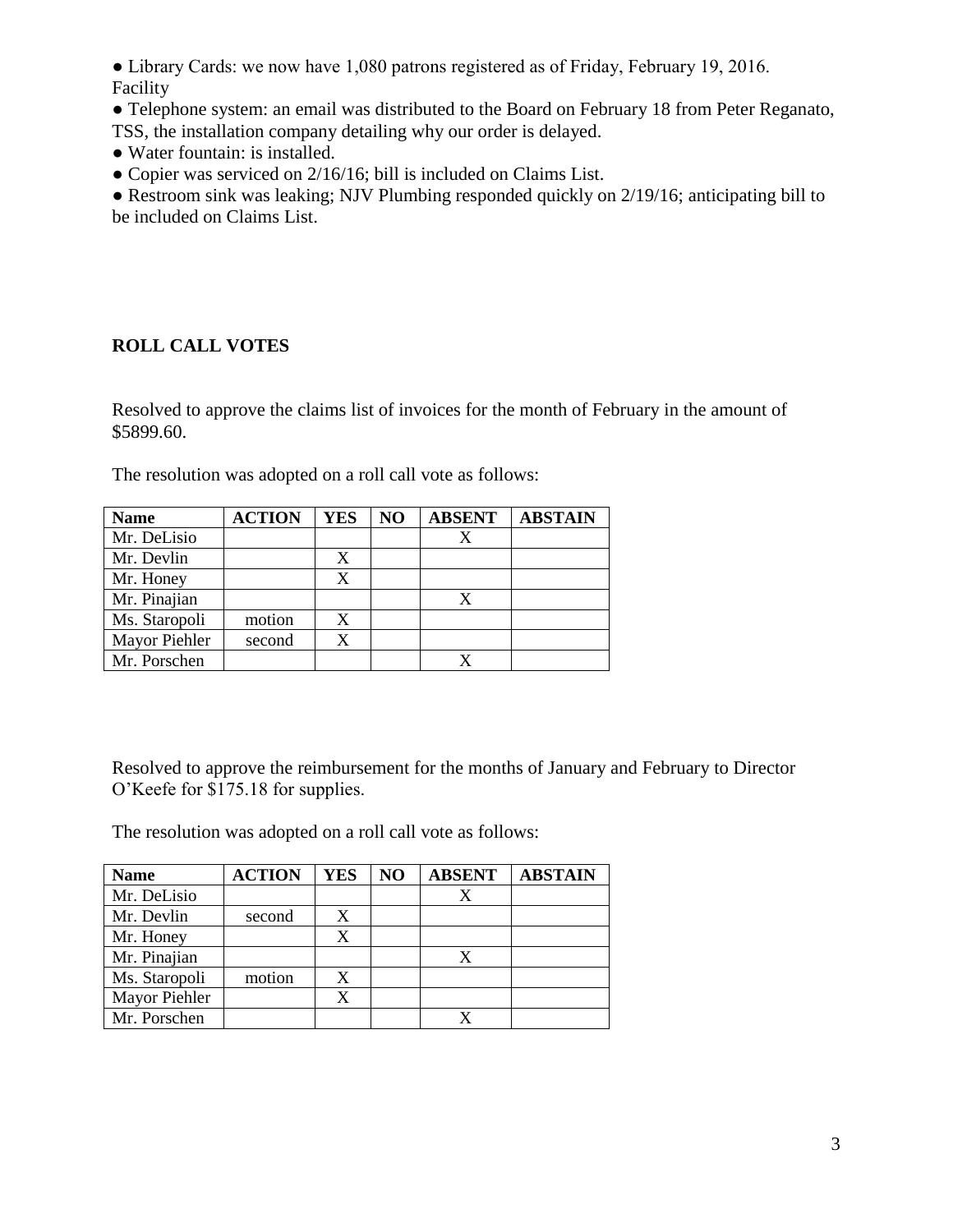Resolved to approve a petty cash replenishment of \$50

| <b>Name</b>          | <b>ACTION</b> | <b>YES</b> | NO | <b>ABSENT</b> | <b>ABSTAIN</b> |
|----------------------|---------------|------------|----|---------------|----------------|
| Mr. DeLisio          |               |            |    |               |                |
| Mr. Devlin           |               | X          |    |               |                |
| Mr. Honey            |               | X          |    |               |                |
| Mr. Pinajian         |               |            |    |               |                |
| Ms. Staropoli        | motion        | X          |    |               |                |
| <b>Mayor Piehler</b> | second        | X          |    |               |                |
| Mr. Porschen         |               |            |    |               |                |

The resolution was adopted on a roll call vote as follows:

Resolved to approve the sponsorship of Director O'Keefe's attendance to the NJLA Conference in Atlantic City where she will be a speaker in the amount of \$400

The resolution was adopted on a roll call vote as follows:

| <b>Name</b>   | <b>ACTION</b> | <b>YES</b> | NO | <b>ABSENT</b> | <b>ABSTAIN</b> |
|---------------|---------------|------------|----|---------------|----------------|
| Mr. DeLisio   |               |            |    |               |                |
| Mr. Devlin    |               |            |    |               |                |
| Mr. Honey     |               | X          |    |               |                |
| Mr. Pinajian  |               |            |    |               |                |
| Ms. Staropoli | motion        | X          |    |               |                |
| Mayor Piehler | second        |            |    |               |                |
| Mr. Porschen  |               |            |    |               |                |

Resolved to approve the following mission statement of the Northvale Public Library *The Northvale Public Library seeks to provide quality services to the community by providing materials, technology, information and programs to meet the needs of all residents. The library is committed to fostering positive relations with all stakeholders within the Borough of Northvale.*

The resolution was adopted on a roll call vote as follows:

| <b>Name</b>   | <b>ACTION</b> | <b>YES</b> | NO | <b>ABSENT</b> | <b>ABSTAIN</b> |
|---------------|---------------|------------|----|---------------|----------------|
| Mr. DeLisio   |               |            |    |               |                |
| Mr. Devlin    |               | X          |    |               |                |
| Mr. Honey     |               | X          |    |               |                |
| Mr. Pinajian  |               |            |    | X             |                |
| Ms. Staropoli | motion        | X          |    |               |                |
| Mayor Piehler | second        | X          |    |               |                |
| Mr. Porschen  |               |            |    |               |                |